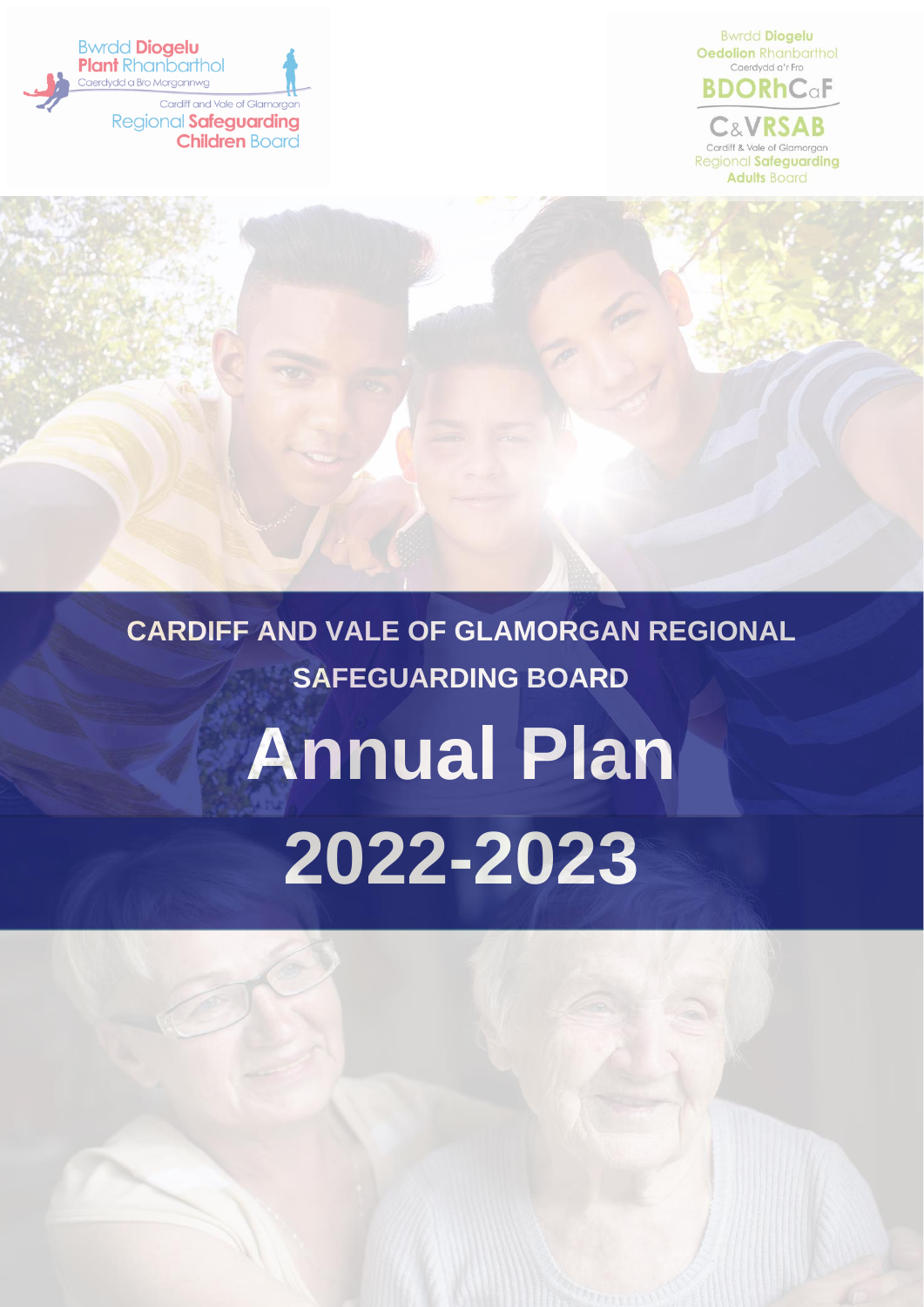# **CONTENTS**

#### **CONTENTS**

|                                                               | Page    |
|---------------------------------------------------------------|---------|
| <b>INTRODUCTION</b><br><b>OUR MISSION STATEMENT</b>           | $3 - 4$ |
| <b>WHAT IS SAFEGUARDING?</b><br>SAFEGUARDING BOARD OBJECTIVES | 5       |
| SAFEGUARDING BOARD MEMBERSHIP                                 | $6 - 7$ |
| <b>STRUCTURE</b>                                              | 8       |
| <b>PRIORITY AREAS FOR 2021-2022</b>                           | 9       |
| <b>PRIORITY 1</b>                                             | 10      |
| <b>PRIORITY 2</b>                                             | 11      |
| <b>PRIORITY 3</b>                                             | 12      |
| <b>BOARD BUDGET</b>                                           | 13      |
| <b>CONTACT US</b>                                             | 13      |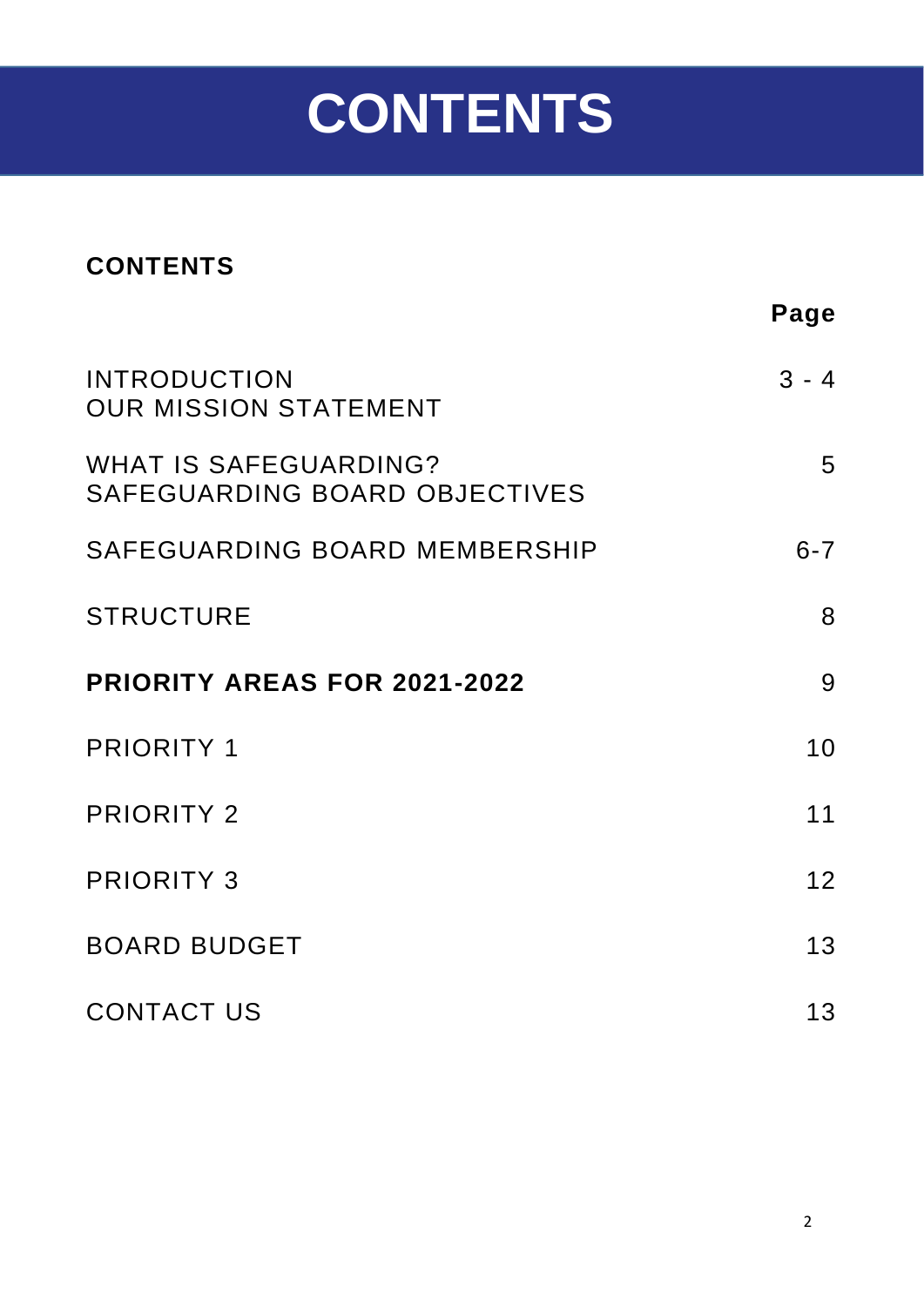### **INTRODUCTION**

This Annual Plan gives Cardiff and the Vale of Glamorgan Regional Safeguarding Board it's goals challenges and strategic objectives for the forthcoming year- April 2022 to March 2023.

Our plan last year was based on our experience of a difficult period of practice for all those involved in Social Care, not just in our region but nationally too. We were working with many constraints brought about by the COVID 19 global pandemic and attempting to assess our ability to progress strategically with our priorities.

All of this was in the face of real difficulties for those service providers who were dealing with the reality of increased demand, new and diverse ways of working and prioritising through a different lens. This led us to a period of *pausing, reflecting,* and *refreshing* our business model.

This year we would like to continue our theme of *change,* as we *rebuild* and *respond t*o the above pressures.

We have begun our programme of *change* with new structures that support the work of the Regional Safeguarding Board being introduced. These are beginning a new way of working for us as we *build* a more robust and resilient framework. We have considered our formal reporting frameworks and altered timings of our scheduled groups to *build* resilience into the process.

We are reviewing the infrastructure of this support model to ensure we are ready to *respond*  effectively to the current difficulties faced by our multi agency partnership work.

We are *changin*g the composition of some of our subgroups to ensure that we have members who are of equipped to deal effectively with any agenda challenges as they arise.

We are *changing* the terms of reference for our subgroups to ensure that their work *builds* upon past successes and addresses any gaps we have identified in their work streams.

We also hope the *changes* will improve our communication channels in the forthcoming year. We think this will enable us to disseminate local learning to a far wider audience, to better inform them for future practice.

During the past two years it has become apparent that our Regional Safeguarding Board has a need to *respond* in a more flexible and timely manner to changing priorities. We are now introducing a format within the subgroups to *respond* effectively to any emerging themes or priorities as and when they arise.

From previous Annual Plans you will see that many of our strategic priorities were not completed, consequently we have re-considered the relevance of taking those priorities forward and have decided to *refresh* our aims and objectives during this coming year.

We hope that this will give our Regional Safeguarding Board the dynamic impetus needed to *change, build,* and *respond* to current pressures and challenges.

Our strategic priorities have *changed* too, we feel these reflect the *recovery* and *response* phase of our services emerging from the COVID 19 pandemic. We have thought about how best to tackle the immediate challenges, whilst continuing to be assured that Safeguarding is at the core of all our business.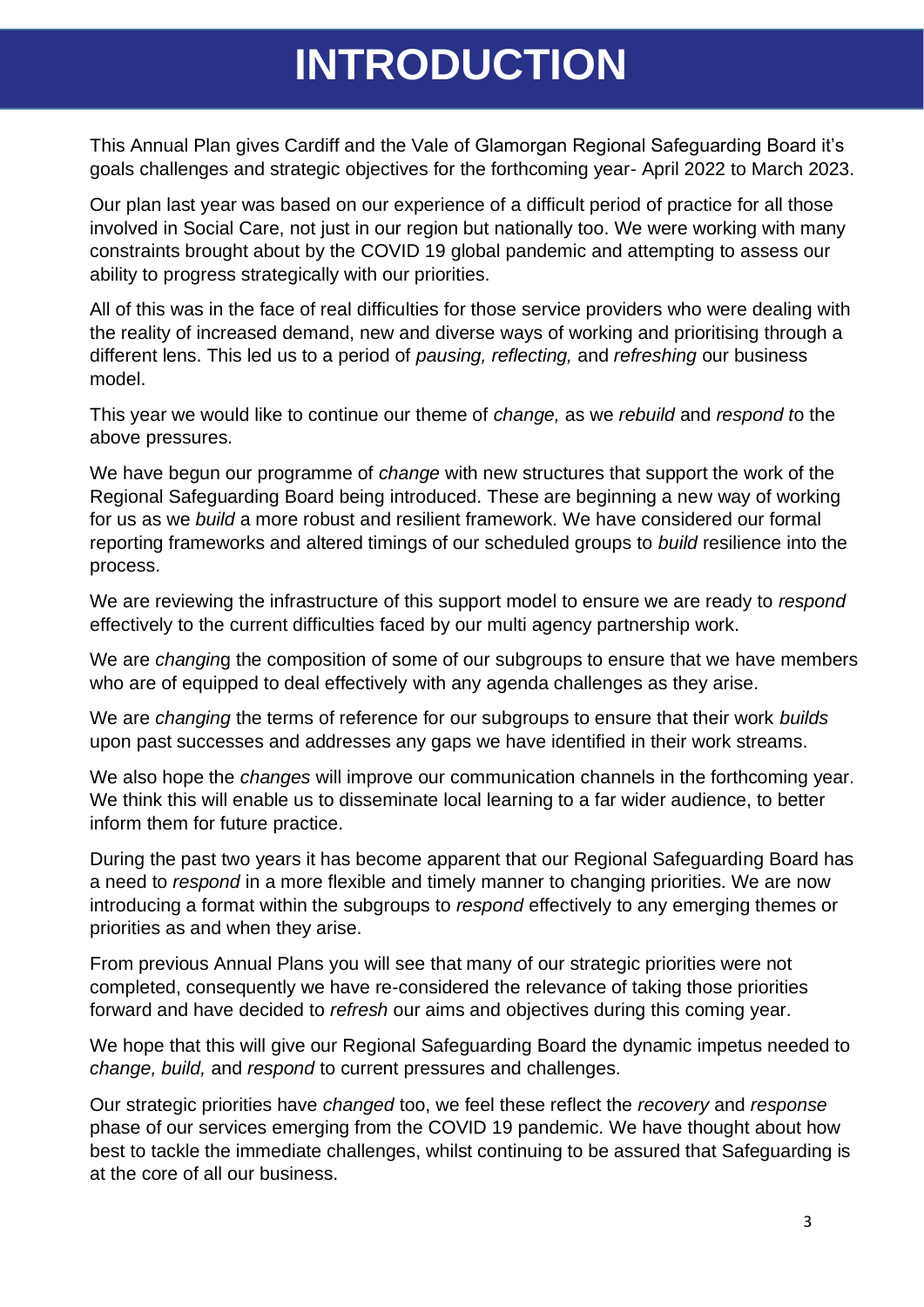Regional Safeguarding Board members remain informed about challenges, concerns, and good practice examples to ensure that agencies are held to account for statutory safeguarding responsibilities with continuity of 'Business as Usual' throughout this continuing *change* programme.

#### **This document is available in Welsh / Mae'r ddogfen hon ar gael yn Gymraeg.**



**Tracey Holdsworth (C&V RSB Co-Chair)** Head of Local Services Wales, NSPCC



**Lance Carver (C&V RSB Co-Chair)** Director of Social Services, Vale of Glamorgan Council



**Sarah McGill (C&V RSB Co-Chair)** Corporate Director People & Communities, Cardiff Council

### **OUR MISSION STATEMENT**

Cardiff and Vale of Glamorgan Regional Safeguarding Children Board will ensure that effective arrangements are in place to protect children within the region who are at risk of abuse, neglect or exploitation.

Cardiff and Vale of Glamorgan Regional Safeguarding Adults Board will protect adults within its area who have needs for care and support (whether or not a local authority is meeting any of those needs) and are experiencing, or are at risk of, abuse or neglect. The Board will aim to prevent those adults within its area, from becoming at risk of abuse, neglect or other kinds of harm and will provide the overall responsibility for challenging agencies to ensure effective measures are in place to protect and prevent.

To achieve these aims the Boards will:

- Promote the development of strategies to prevent risk effectively
- Ensure that agencies are able to challenge themselves and partners in delivering their individual and shared accountability for safeguarding effectively
- Ensure that the voice of the person is heard and recognised in its deliberations
- Promote a culture of critical analysis and review to ensure that lessons are learned when people suffer harm because of gaps in policy, systems or practice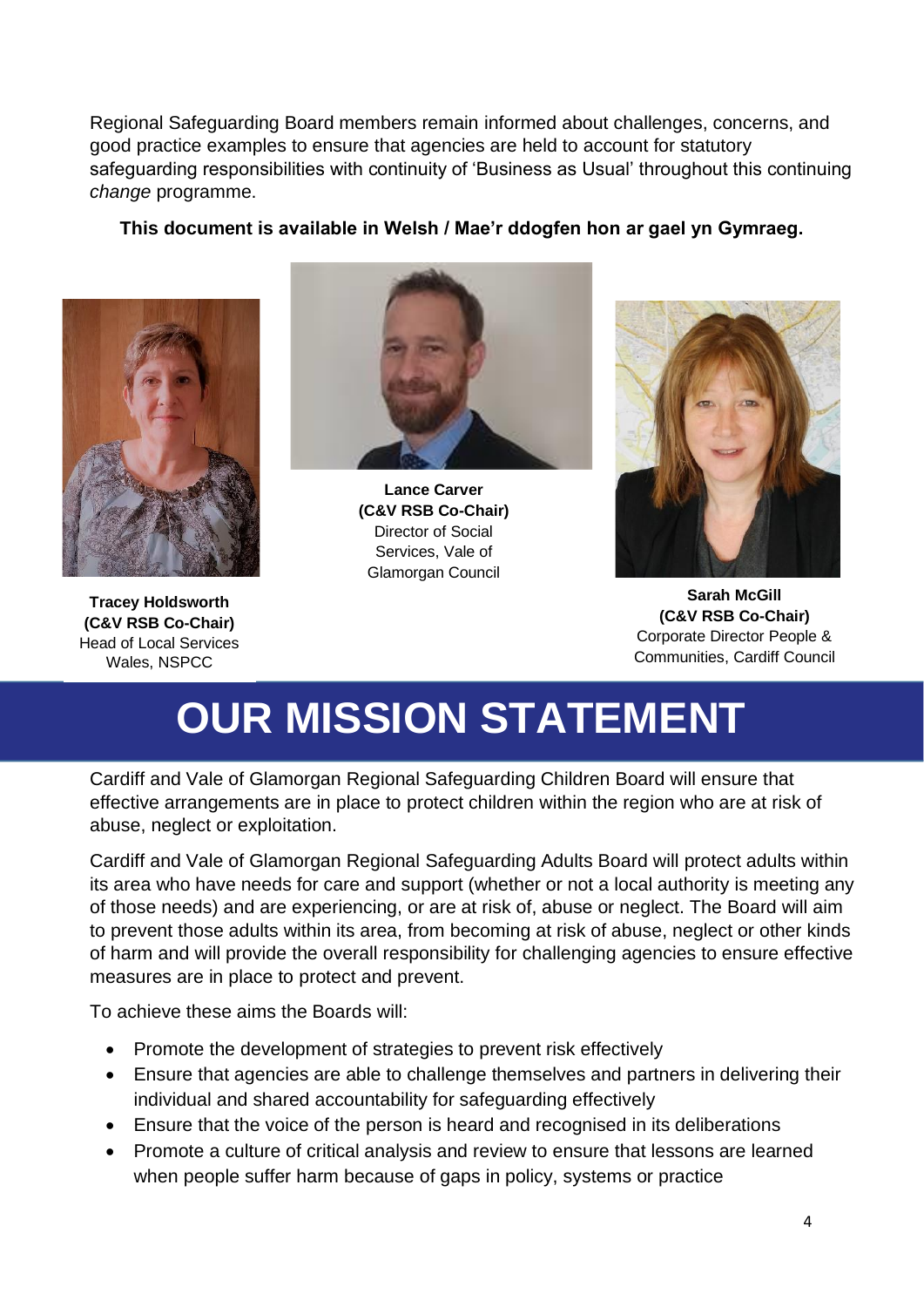# **WHAT IS SAFEGUARDING?**

**Safeguarding** is about protecting children and adults from abuse or neglect. Everyone has a responsibility for safeguarding. Everyone should be protected from being hurt, put at risk of harm or abused, regardless of their age, gender, religion or ethnicity.

**Abuse** is when someone does or says things to another person to hurt, upset or make them frightened. It can consist of single or repeated acts.

The abuse can be committed by anyone but is usually from someone who is in a position of trust – a relative, friend, paid worker or volunteer.

Abuse can take many forms

- **Physical** (hitting, kicking, undue restraint, over or misuse of medication, or inappropriate sanctions).
- **Psychological / emotional** (threats of harm or humiliation, controlling relationships and isolation, verbal or racial abuse).
- **Sexual** (unwanted sexual activity which the adult at risk has not consented to/and or was pressured into consenting).
- **Financial** (theft, fraud or applying pressure around property or wills).
- **Neglect** (failure to meet the everyday needs of the individual at risk, failure to access medical care or services or failure to give prescribed medication).

# **SAFEGUARDING BOARD OBJECTIVES**

The Cardiff and the Vale of Glamorgan Regional Safeguarding Boards bring together representatives of each of the main agencies and professionals responsible for safeguarding people in our region.

As outlined in the Social Services and Well-being (Wales) Act 2014 – Working Together to Safeguard People guidance, the objectives of a Safeguarding Children Board are:

- a) to protect children and adults within its area who have needs for care and support (whether or not a local authority is meeting any of those needs within its area who are experiencing, or are at risk of abuse, neglect or other kinds of harm, and
- b) to prevent children and adults within its area who have needs for care and support (whether or not a local authority is meeting any of those needs within its area from becoming at risk of abuse, neglect or other kinds of harm.

In order to meet these objectives a Safeguarding Board has a number of functions that can be found in the Social Services and Well-being (Wales) Act 2014 – [Working Together to](http://gov.wales/docs/phhs/publications/160404part7guidevol1en.pdf)  [Safeguard People: Volume 1 –](http://gov.wales/docs/phhs/publications/160404part7guidevol1en.pdf) Introduction and Overview.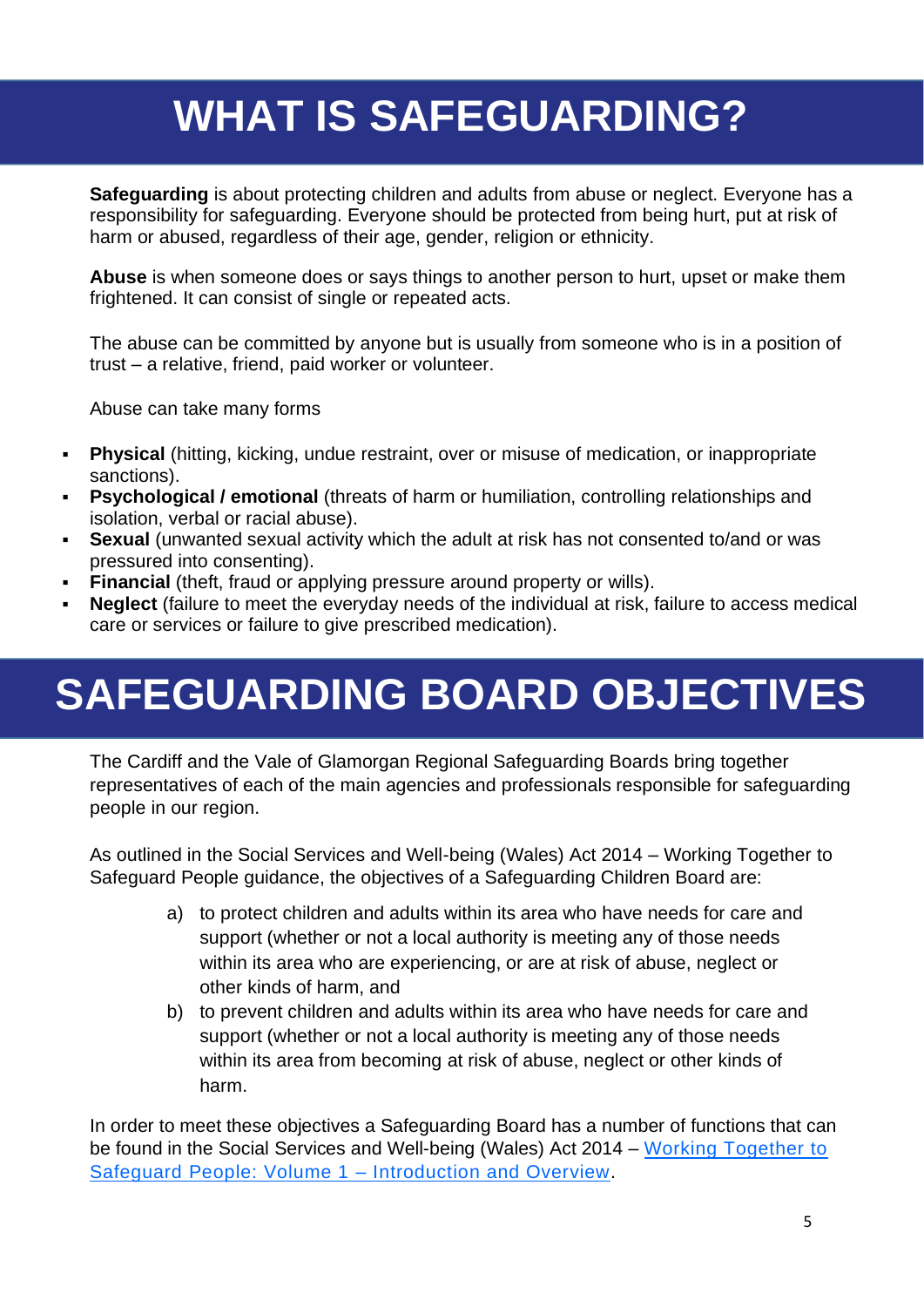### **SAFEGUARDING BOARD MEMBERSHIP**

The membership complies with the guidance issued under Part 7 (Section 134(2) of the SS&WB Act 2014). A list of members is below:

| <b>Name</b>                                                                                                                  | <b>Position</b>                                                                                                |  |  |  |
|------------------------------------------------------------------------------------------------------------------------------|----------------------------------------------------------------------------------------------------------------|--|--|--|
| <b>Local Authority</b>                                                                                                       |                                                                                                                |  |  |  |
| Lance Carver CO-CHAIR<br>Director of Social Services, Vale of Glamorgan                                                      |                                                                                                                |  |  |  |
| Sarah McGill CO-CHAIR                                                                                                        | Corporate Director People & Communities, Cardiff                                                               |  |  |  |
| Tracey Holdsworth CO-<br><b>CHAIR</b>                                                                                        | <b>Head of Local Services Wales, NSPCC</b>                                                                     |  |  |  |
| Deborah Driffield                                                                                                            | Director of Children's Services, Cardiff                                                                       |  |  |  |
| <b>Rachel Evans</b>                                                                                                          | Head of Service for Children and Young People Services, Vale of<br>Glamorgan                                   |  |  |  |
| Rebekha Flynn                                                                                                                | Operational Manager of Strategic Improvement and Strategy, Cardiff                                             |  |  |  |
| Natasha James                                                                                                                | Operational Manager of Safeguarding and Service Outcomes, Vale of<br>Glamorgan                                 |  |  |  |
| Amanda Phillips                                                                                                              | Head of Service, Social Services, Vale of Glamorgan                                                            |  |  |  |
| Suzanne Clifton<br>Head of Service for Adults, Vale of Glamorgan                                                             |                                                                                                                |  |  |  |
| Jane Thomas                                                                                                                  | Director of Adult Services, Cardiff                                                                            |  |  |  |
| <b>Health Board</b>                                                                                                          |                                                                                                                |  |  |  |
| Jason Roberts/Rebecca<br>Deputy Executive Director of Nursing, Cardiff and Vale University Health<br><b>Board</b><br>Aylward |                                                                                                                |  |  |  |
| Head of Safeguarding, Cardiff and Vale University Health Board<br>Linda Hughes-Jones                                         |                                                                                                                |  |  |  |
| <b>Katina Kontos</b>                                                                                                         | Named Doctor Safeguarding Children, Cardiff and Vale University Health<br>Board                                |  |  |  |
| <b>Ruth Walker</b>                                                                                                           | Executive Nurse Director, Cardiff and Vale University Health Board                                             |  |  |  |
| Nicola Edwards<br>Head of Nursing - Safeguarding, Swansea Bay University Health Board                                        |                                                                                                                |  |  |  |
| <b>National Safeguarding Team, Public Health Wales</b>                                                                       |                                                                                                                |  |  |  |
| <b>Claire Thomas</b>                                                                                                         | Designated Doctor for NHS Wales National Safeguarding Team, Public<br><b>Health Wales</b>                      |  |  |  |
|                                                                                                                              | <b>Velindre NHS Trust</b>                                                                                      |  |  |  |
| <b>Nigel Downes</b>                                                                                                          | Deputy Director of Nursing & Service Improvement, Velindre University<br><b>NHS Trust</b>                      |  |  |  |
| Nicola Williams                                                                                                              | Executive Director of Nursing, Allied Health Professional and Health<br>Science, Velindre University NHS Trust |  |  |  |
| <b>South Wales Police</b>                                                                                                    |                                                                                                                |  |  |  |
| Tim Morgan                                                                                                                   | Detective Superintendent, South Wales Police                                                                   |  |  |  |
| <b>Beth Aynsley</b>                                                                                                          | Independent Protecting Vulnerable Person Manager, South Wales Police                                           |  |  |  |
| <b>National Probation Service</b>                                                                                            |                                                                                                                |  |  |  |
| Eirian Evans                                                                                                                 | <b>LDU Head for National Probation Service</b>                                                                 |  |  |  |
| <b>Education</b>                                                                                                             |                                                                                                                |  |  |  |
| Mike Tate                                                                                                                    | Assistant Director of Education and Lifelong Learning, Cardiff                                                 |  |  |  |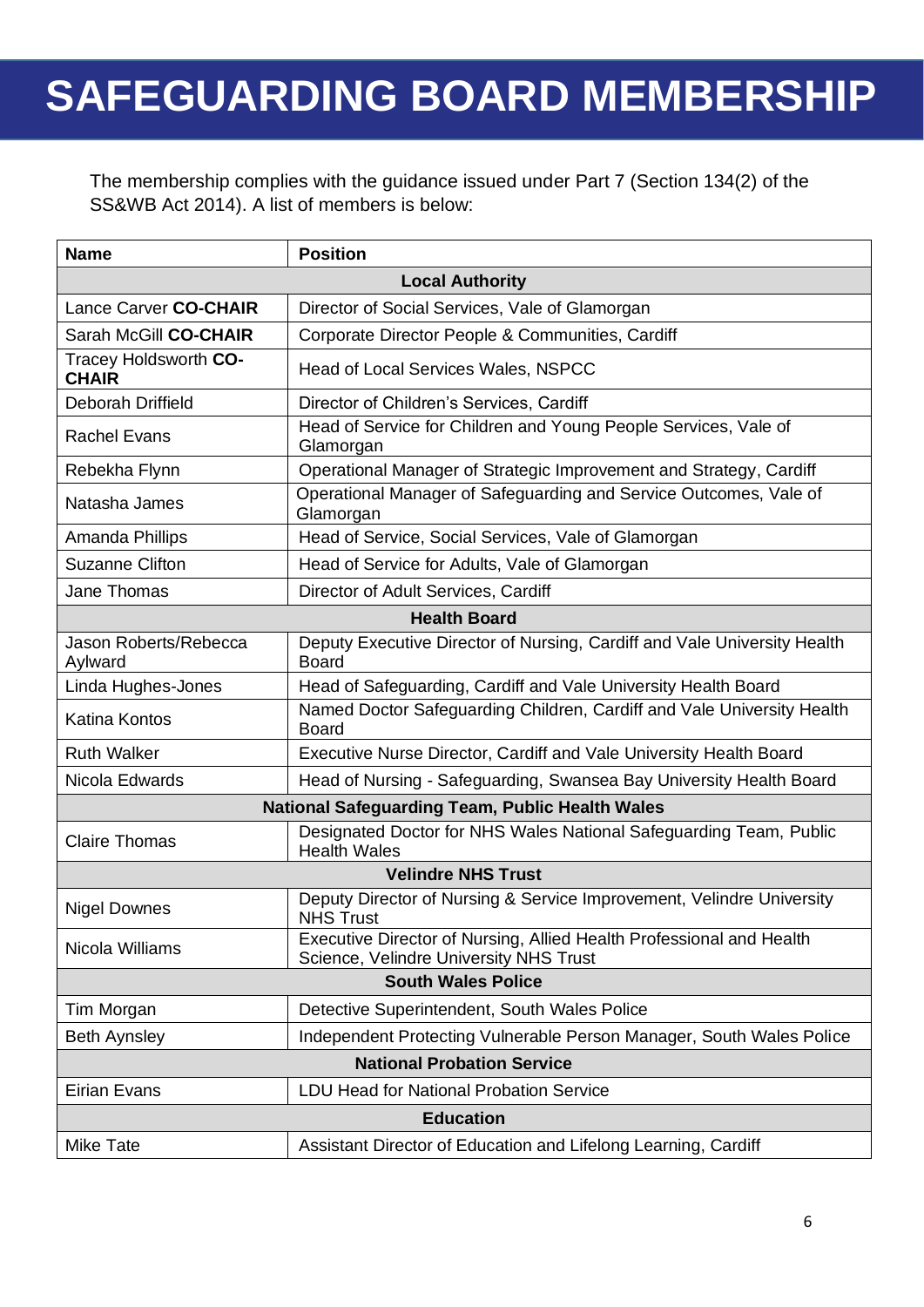| <b>David Davies</b>                                                                                               | Head of Achievement for All for School Improvement & Inclusion, Vale of               |  |  |  |
|-------------------------------------------------------------------------------------------------------------------|---------------------------------------------------------------------------------------|--|--|--|
|                                                                                                                   | Glamorgan                                                                             |  |  |  |
|                                                                                                                   | <b>Housing</b>                                                                        |  |  |  |
| <b>Nick Jones</b>                                                                                                 | Operational Manager of Housing Services, Vale of Glamorgan                            |  |  |  |
| Sandra Canham                                                                                                     | Operational Manager, Strategy & Housing Need, Housing & Communities,<br>Cardiff       |  |  |  |
| <b>Youth Offending Service</b>                                                                                    |                                                                                       |  |  |  |
| YOS Manager for Children and Young People Services, Vale of<br><b>Kirsty Davies</b><br>Glamorgan                  |                                                                                       |  |  |  |
| Angharad Thomas                                                                                                   | YOS Manager for Children and Young People Services, Cardiff                           |  |  |  |
| <b>Home Office</b>                                                                                                |                                                                                       |  |  |  |
| Safeguarding Lead - Wales and South West<br>Sian Kirk<br>Resettlement, Asylum Support and Integration Directorate |                                                                                       |  |  |  |
| <b>Her Majesty's Prison Service</b>                                                                               |                                                                                       |  |  |  |
| Helen Ryder<br>Governor, HMPS                                                                                     |                                                                                       |  |  |  |
|                                                                                                                   | <b>Welsh Ambulance Service NHS Trust</b>                                              |  |  |  |
| Nikki Harvey                                                                                                      | Head of Safeguarding for WAST                                                         |  |  |  |
|                                                                                                                   | <b>South Wales Fire and Rescue</b>                                                    |  |  |  |
| Laura Thomas                                                                                                      | Safeguarding Lead Officer, Community Safety                                           |  |  |  |
|                                                                                                                   | <b>Third Sector</b>                                                                   |  |  |  |
| <b>Wendy DeBruin</b>                                                                                              | Service Manager, NSPCC                                                                |  |  |  |
| <b>Elly Jones</b>                                                                                                 | Service Manager, NYAS                                                                 |  |  |  |
| Liz Baker                                                                                                         | Assistant Director, Barnardo's                                                        |  |  |  |
| Chief Executive of Cardiff Women's Aid<br>Morgan Fackrell                                                         |                                                                                       |  |  |  |
| <b>Care Providers</b>                                                                                             |                                                                                       |  |  |  |
| <b>Brian West</b>                                                                                                 | Chair of Vale of Glamorgan Care Homes/Care Forum Wales                                |  |  |  |
| <b>Mandy Evans</b>                                                                                                | Learning Disability & Supported Living Care Providers                                 |  |  |  |
| <b>Advisors in Attendance</b>                                                                                     |                                                                                       |  |  |  |
| <b>Sheila Davies</b>                                                                                              | Operational Manager for Legal & Democratic Services, Community Team<br>Legal, Cardiff |  |  |  |
| Victoria Davidson<br>Operational Manager, Legal Services, Vale of Glamorgan                                       |                                                                                       |  |  |  |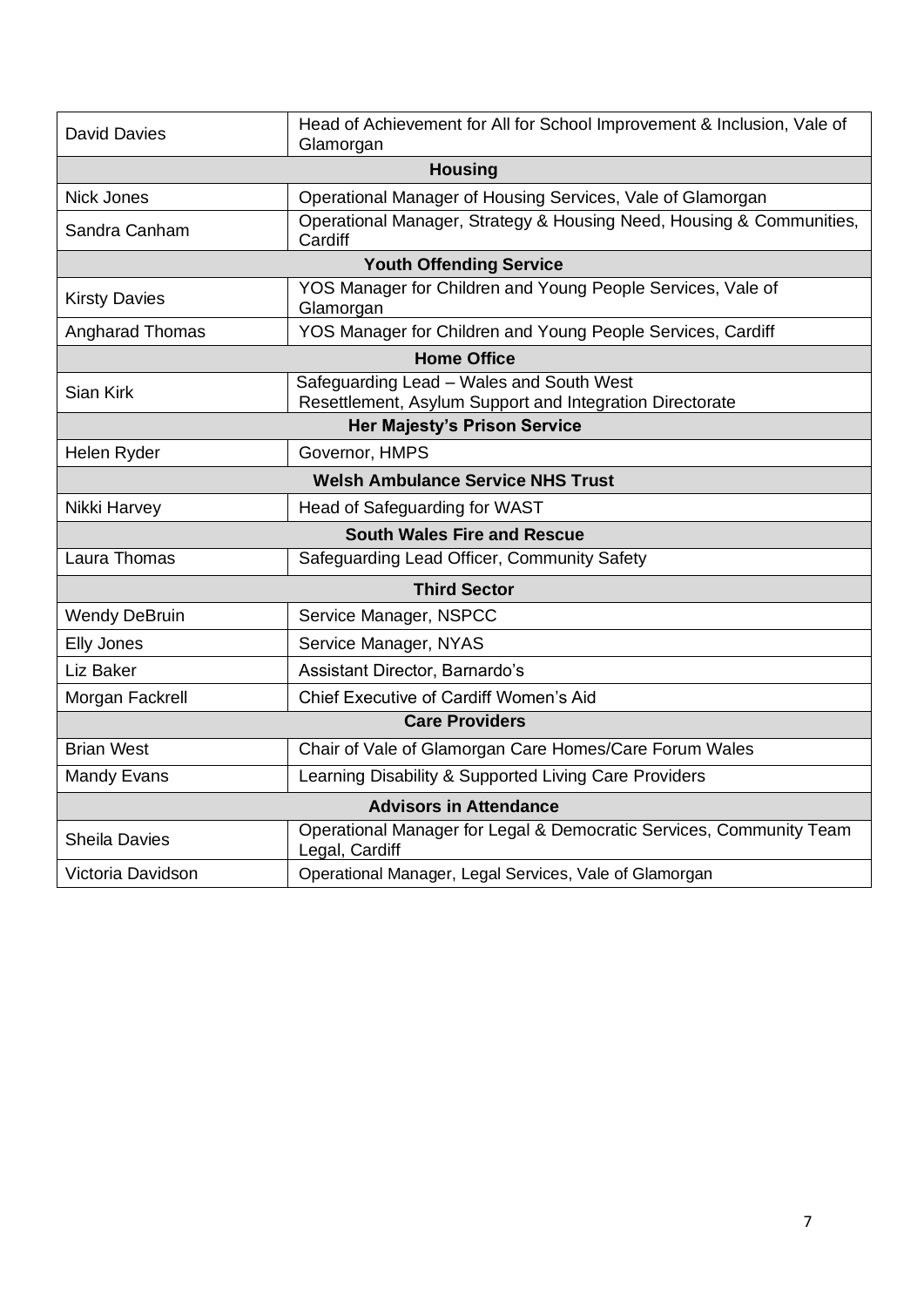### **CV RSB STRUCTURE**

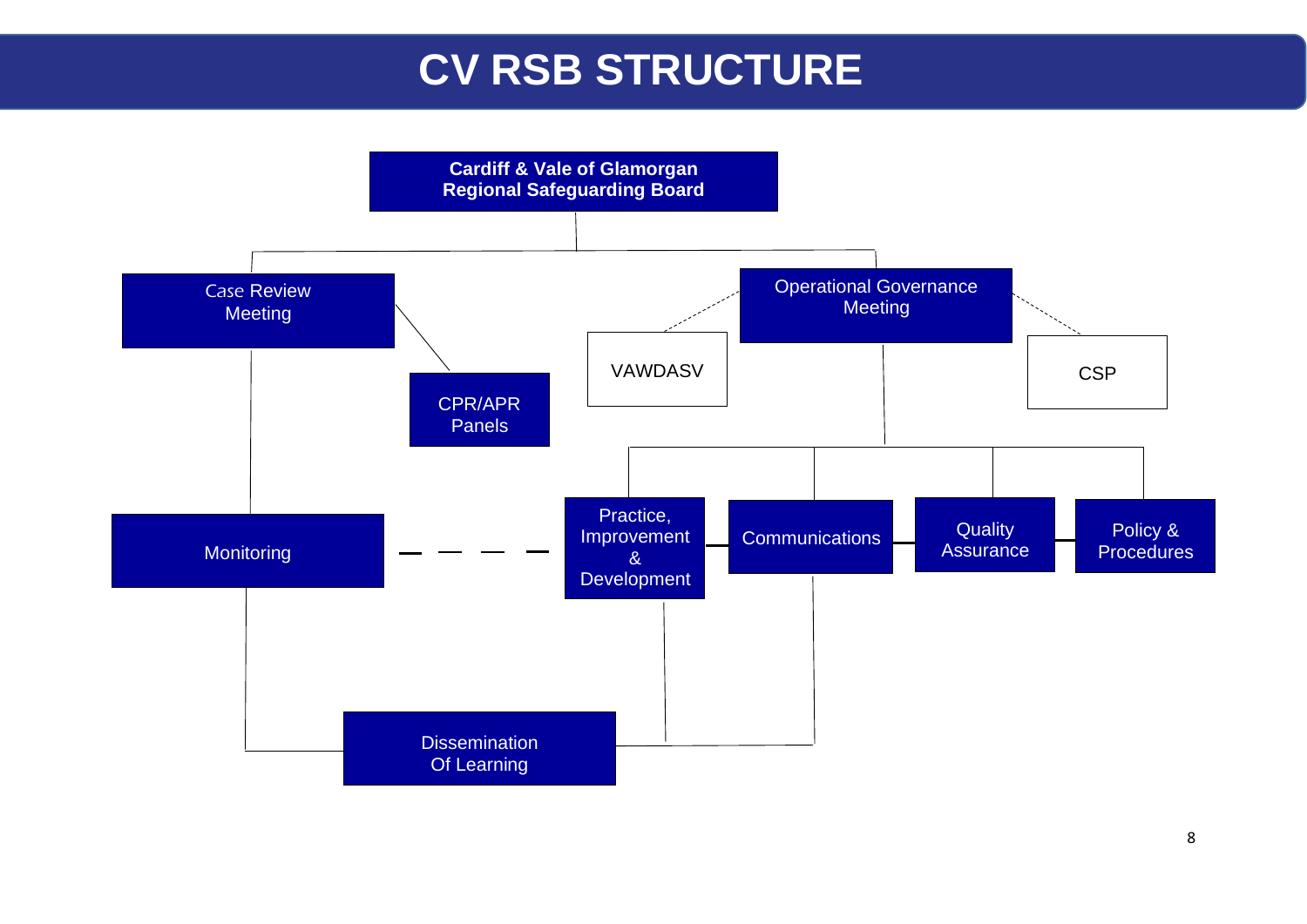### **PRIORITY AREAS FOR 2022/2023**

**The three overarching priority areas of Cardiff and Vale of Glamorgan RSB for 2022/2023 are:**

| <b>Priority 1</b> | <b>Sexual Abuse</b>              |
|-------------------|----------------------------------|
| <b>Priority 2</b> | <b>Domestic Abuse</b>            |
| <b>Priority 3</b> | <b>Safeguarding Fundamentals</b> |

**How we intend to achieve these priorities is listed in our business plan below.**

#### **PRINCIPLES:**

**All priorities are in respect of the safeguarding process, unless stated otherwise.**

**All priorities are in respect of both safeguarding Children and Adults, unless stated otherwise.**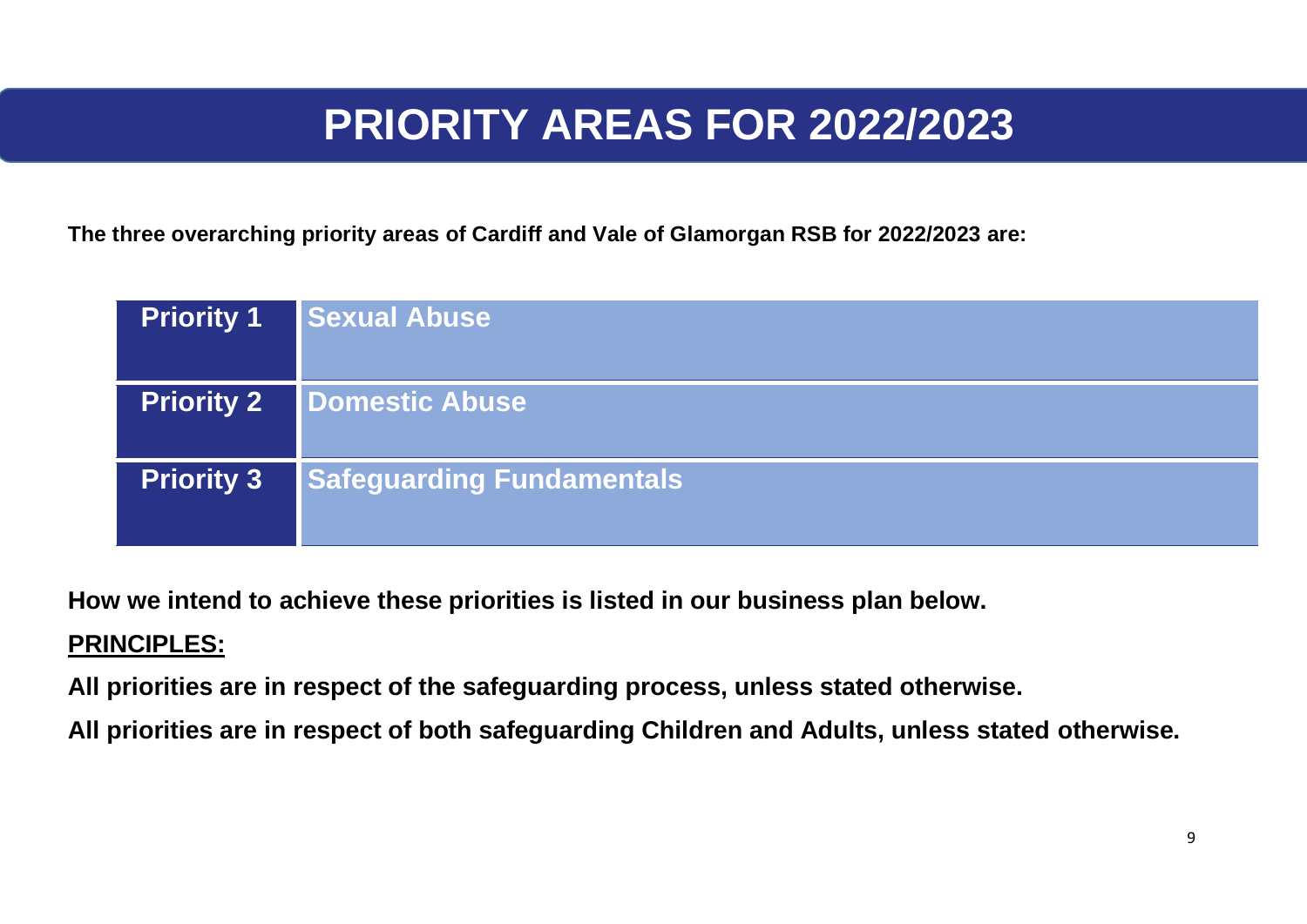#### **Priority 1 – Sexual Abuse**

**Outcome: Strengthened partnership approach to protect our communities from the impact of Sexual Abuse and inform collaborative preventative measures**

|              | <b>Action</b>                                                                                                 | <b>Responsible</b>        |
|--------------|---------------------------------------------------------------------------------------------------------------|---------------------------|
|              | Review the impact CV RSB Exploitation Strategy and implement accompanying action plan                         | Subgroup workstream cycle |
| 2.           | Implement, monitor and review the National Action Plan for Preventing and Responding to Child Sexual<br>Abuse | Subgroup workstream cycle |
| З.           | Review relevant reports and recommendations from the Independent Inquiry into Child Sexual Abuse              | Subgroup workstream cycle |
| $\mathbf{4}$ | Implement, monitor and review recommendations from Historical Child Practice Review                           | Subgroup workstream cycle |
| 5.           | Implement, monitor and review recommendations from CSE Child Practice Review in Swansea                       | Subgroup workstream cycle |

#### **Priority 2 – Domestic Abuse**

**Outcome: Strengthened partnership approach to protect our communities from the impact of Domestic Abuse and inform collaborative preventative measures**

|     | <b>Action</b>                                                                                                                                                                                                         | <b>Responsible</b>                               |  |  |
|-----|-----------------------------------------------------------------------------------------------------------------------------------------------------------------------------------------------------------------------|--------------------------------------------------|--|--|
| ι.  | Collect and analyse relevant data as part of the CV RSB Performance Dashboard data collection to improve<br>our understanding of the prevalence, responses to and impact of domestic abuse across the region.         | <b>Quality Assurance Subgroup</b>                |  |  |
|     | Connect with other regional strategic partnerships/groups to improve understanding of coordination<br>pathways, enabling the development of good practice in interagency working under serious risk                   | Practice Improvement and<br>Development Subgroup |  |  |
| 3.  | Scope, review and develop any available training to ensure good quality training is available that enables<br>whole work force to identify, respond to and protect our communities against domestic abuse             | Practice Improvement and<br>Development Subgroup |  |  |
|     | Promote best practice working in responding to domestic abuse with a focus on interventions for specific<br>groups where there are less opportunities for multi-agency responses (older people/carers, children, male | Practice Improvement and<br>Development Subgroup |  |  |
| -4. | victims/survivors)                                                                                                                                                                                                    | <b>Communication and Engagement</b><br>Subgroup  |  |  |
| 5.  | Coordinate messages to children and adults affected by domestic abuse across the whole life span                                                                                                                      | Communication and Engagement<br>Subgroup         |  |  |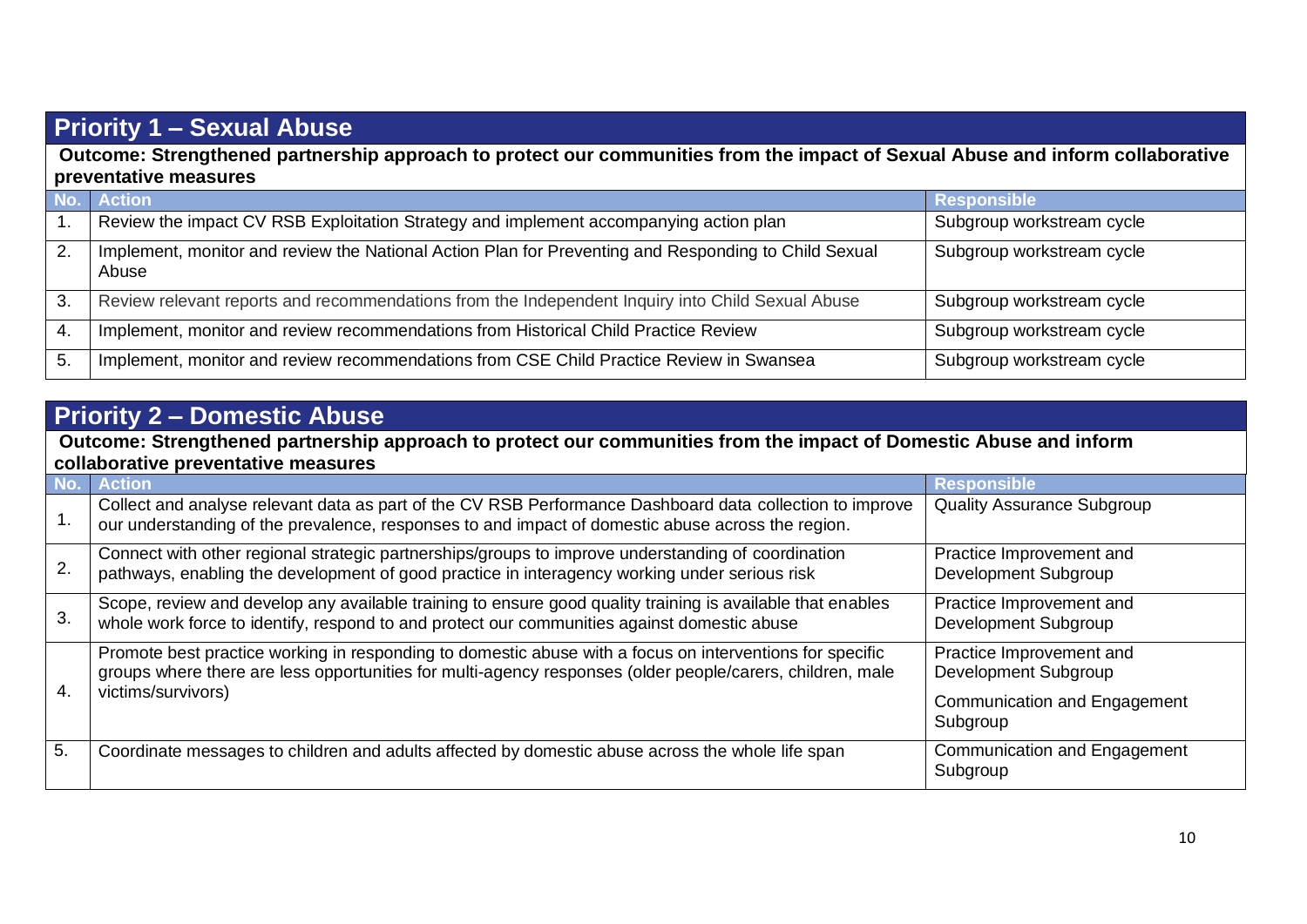| <b>Priority 3 – Safeguarding Fundamentals</b>                                                                                                                 |                                                                                                                                                            |                                                  |  |
|---------------------------------------------------------------------------------------------------------------------------------------------------------------|------------------------------------------------------------------------------------------------------------------------------------------------------------|--------------------------------------------------|--|
| <b>Outcome:</b> A robust and resilient response to safeguarding in Cardiff and the Vale of Glamorgan with the Regional Safeguarding Board driving a strategic |                                                                                                                                                            |                                                  |  |
|                                                                                                                                                               | agenda, which supports and informs the workforce and communities to be safeguarding aware.                                                                 |                                                  |  |
|                                                                                                                                                               | No. Action                                                                                                                                                 | <b>Responsible</b>                               |  |
|                                                                                                                                                               | Review Performance Framework work and ensure CV RSB are receiving data sets that provide a clear<br>picture of the safeguarding activity across the region | <b>Quality Assurance Subgroup</b>                |  |
| 2.                                                                                                                                                            | Raise awareness of CV RSB work by ensuring it is promoted widely to the workforce, communities and<br>other regional partnerships.                         | Communication and Engagement<br>Subgroup         |  |
| 3.                                                                                                                                                            | Develop mechanisms to allow workforce and communities to have a voice in the work of CVRSB (e.g. good<br>practice events, thematic workshops)              | Communication and Engagement<br>Subgroup         |  |
| 4.                                                                                                                                                            | Develop individual agency self-assessments to be completed annually                                                                                        | <b>Quality Assurance Subgroup</b>                |  |
| 5.                                                                                                                                                            | Develop a sustainable model to deliver the Safeguarding Board multi agency training package                                                                | Practice Improvement and<br>Development Subgroup |  |